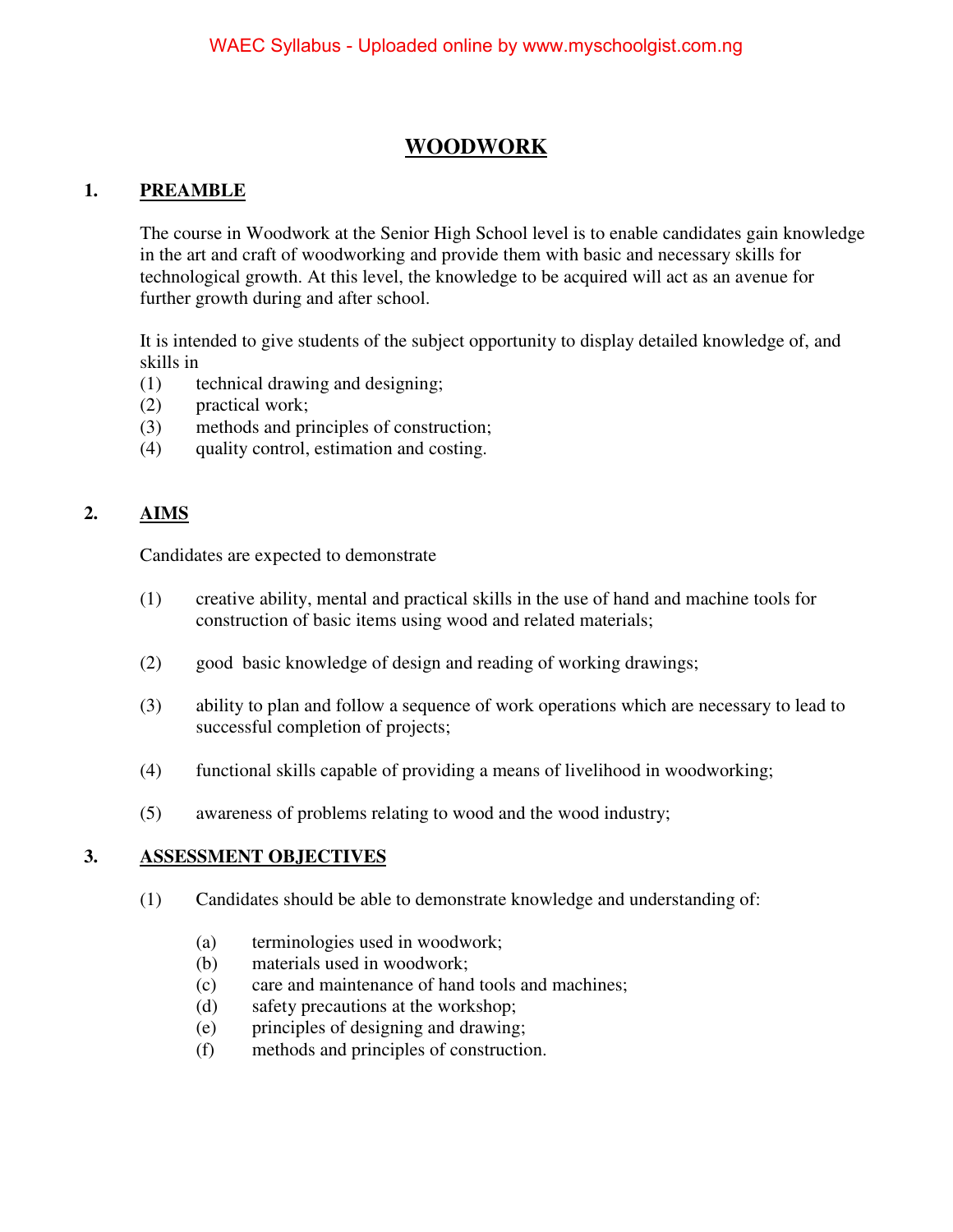- (2) Candidates should be able to demonstrate the ability to
	- (a) follow a given design brief to produce working drawings;
	- (b) interpret working drawings;
	- (c) use tools, equipment and materials to carry out practical operations in sequential order;
	- (d) prepare surfaces and apply appropriate finishes.
- (3) Candidates should be able to:
	- (a) compare features of different items and make comments or judgment, contrast, justify, support or criticize a job;
	- (b) write appraisal report on artefacts.

### 4. **STRUCTURE AND SCHEME OF EXAMINATION**

 There will be three papers, papers 1, 2 and 3 all of which must be taken. Papers 1 and 2 will composite paper to be taken at a sitting.

- **PAPER 1:** will consist of forty multiple-choice objective questions all of which must be answered within 40 minutes for 40 marks.
- **PAPER 2:** will consist of theory and design paper of two sections, Sections A and B to be taken within 2hours 20 minutes.

 Section A will be short structured questions in three parts. Parts I, II and III as follows:

- Part I will be for candidates in Ghana only.
- Part II will be for candidates in Nigeria, Sierra Leone and The Gambia.
- Part III will be for all candidates. It will comprise of two questions out of which all candidates will be required to answer one.

 Section B: shall comprise design and drawing questions, all of which must be answered within 1 hour 40 minutes for 40 marks.

**PAPER 3:** will be a practical test lasting 3 hours. Candidates will be required to make a test piece for which the appropriate drawings will be supplied. It will carry 100 marks.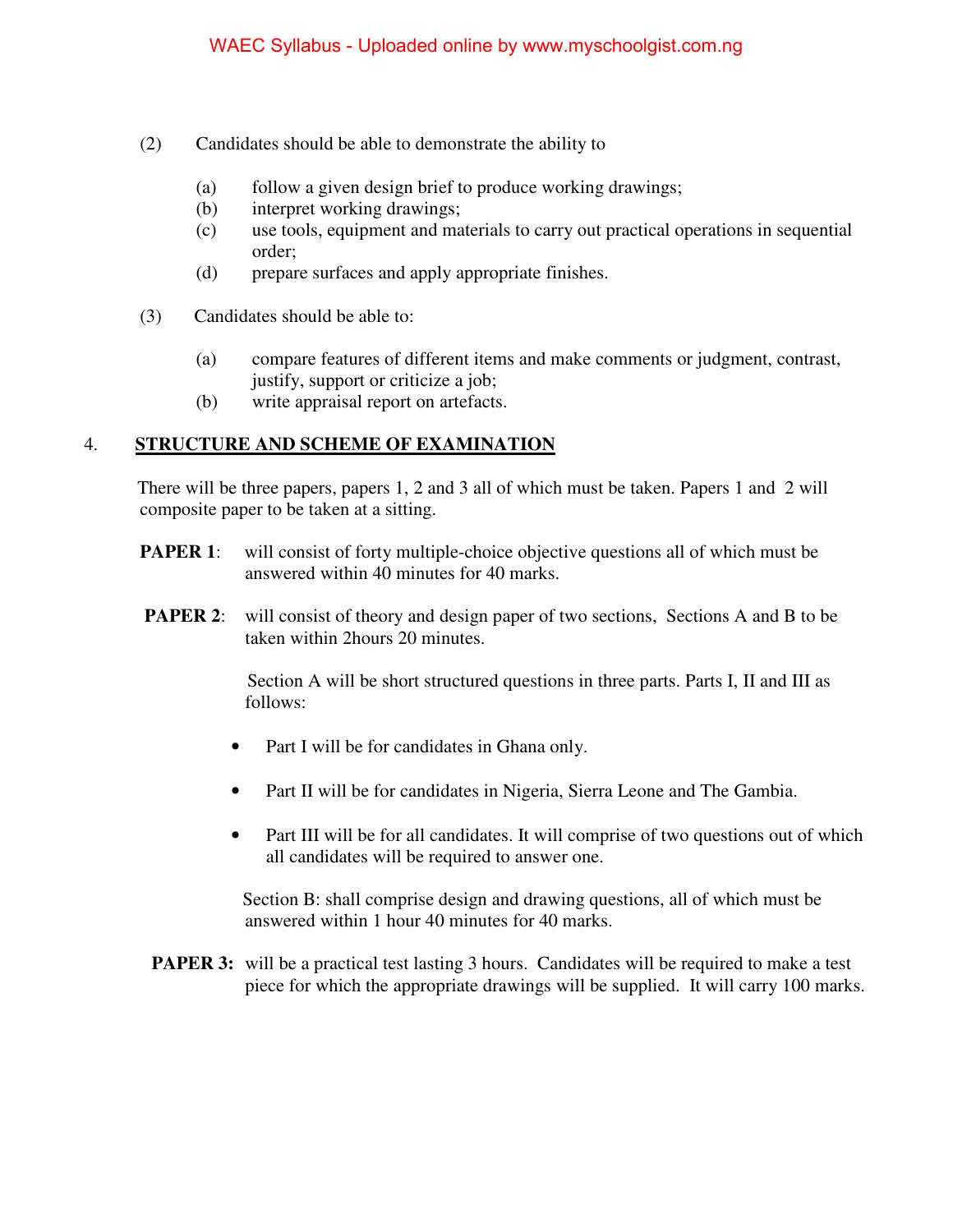### **5. DETAILED SYLLABUS**

### **A. PRACTICAL**

- 1. The practical activities would require the use of common hand tools;
	- 1. common hand tools;
	- 2. portable power tools and basic woodworking machines;
	- 3. different joints and shapes;
	- 4. nails, screws and other fasteners and fittings;
	- 5. solid wood, manufactured boards and non-wood materials.
- 2. Candidates will be required to work from dimensioned sketches, written descriptions or working drawings. They are expected to be able to construct the following joints:
	- (a) Widening joints e.g. plain/simple butt, dowelled, tongued and grooved, rebated butt.
	- (b) Angle joints
		- (i) box-like construction, e.g. common and lapped dovetail, pin joints.
		- (ii) Shelf-like construction, e.g. housing joints, pinned joints, dowelled, plain mitre.
	- (c) Framing joints e.g. mortise and tenon, bridle and lapped joints, mitre, dowelled.

Candidates will also be expected to be able to perform the following operations:

- $(i)$  cutting e.g. ripping, cross-cutting;
- (ii) planing e.g. surfacing, thicknessing;
- (iii) shaping e.g. chamfering, rounding and tapering;
- (iv) assembling and finishing e.g. testing for squareness, parallelism, use of diagonals, trial assembly, cramping methods, preparation of surfaces and application of finishes.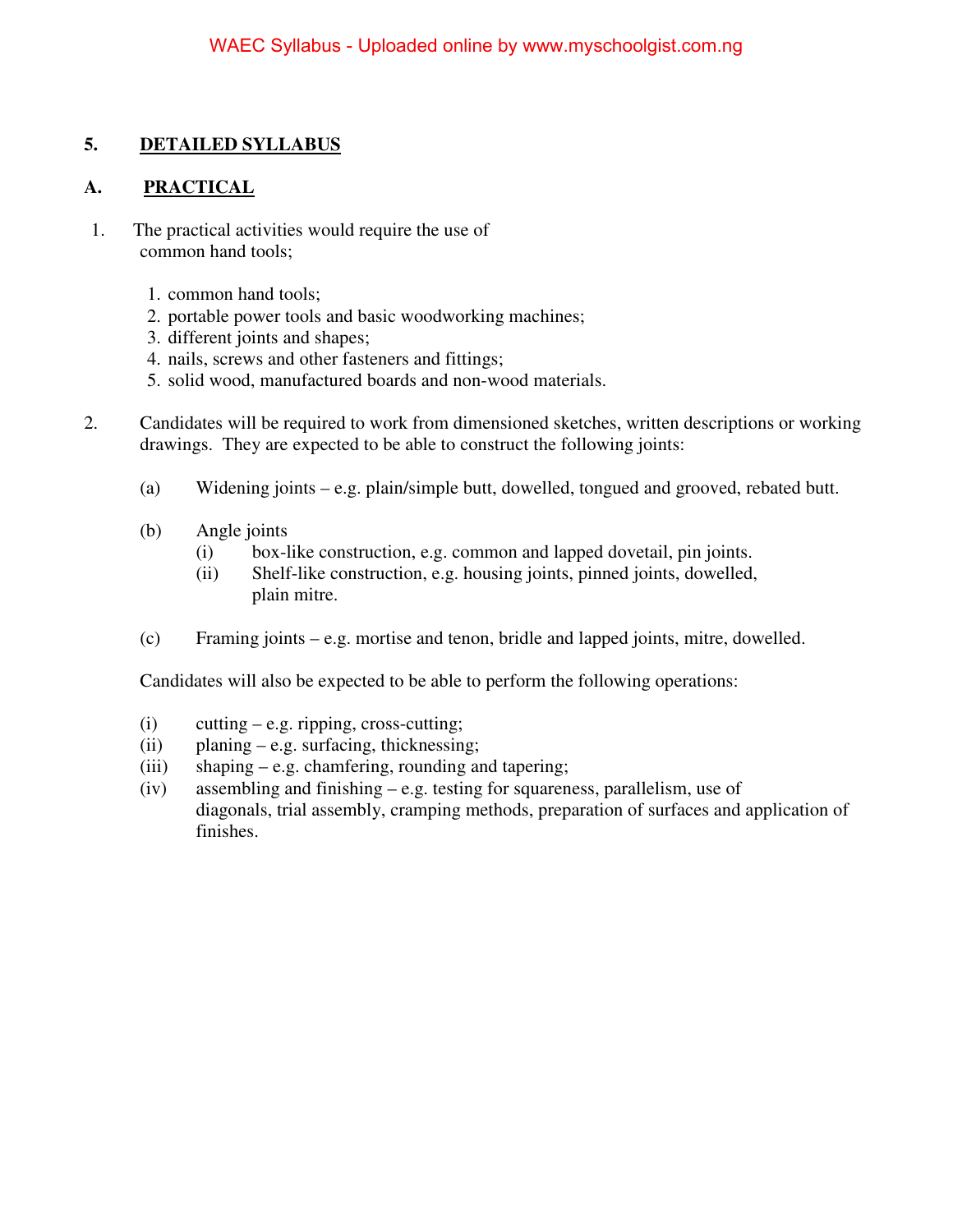# **B. THEORY**

| S/NO.    | <b>TOPIC</b>                | <b>CONTENT</b>                                                                                                                                                                                                                            | <b>NOTES</b>                                                                           |
|----------|-----------------------------|-------------------------------------------------------------------------------------------------------------------------------------------------------------------------------------------------------------------------------------------|----------------------------------------------------------------------------------------|
| 1.       | General Workshop Safety     | Personal safety<br>(a)<br>precautions.<br>(b) General Workshop safety<br>regulations.                                                                                                                                                     |                                                                                        |
|          |                             | (c) Safety devices and<br>appliances.                                                                                                                                                                                                     | Types and uses                                                                         |
|          |                             | (d) Hand tool safety.                                                                                                                                                                                                                     | Safety precautions in carrying,<br>storing, and handling hand                          |
|          |                             | Machine safety:<br>(e)<br>(i) General machine shop<br>safety;<br>(ii) Safety precautions in<br>the use of portable<br>power tools and<br>machines;<br>(iii) Safety in machines<br>operations;<br>(iv) Prevention of<br>mechanical faults. | tools.                                                                                 |
|          |                             | (f) First aid.                                                                                                                                                                                                                            | Materials and administration.                                                          |
| 2.<br>3. | Hand tools                  | (a) Types<br>(b) Classification:<br>geometrical, holding and<br>supporting, impelling and<br>percussion, cutting,<br>boring, abrading and<br>scraping tools.<br>Types and uses:                                                           | To include identification,<br>description and sketching.<br>To include identification, |
|          | Special Purpose Hand tools. | Planes: spokeshaves<br>rebate Plane, Plough<br>plane, block plane,<br>shoulder plane etc.<br>Saws: bow saw, pad/<br>keyhole saw, coping<br>saw, fret saw.<br>Boring bit: expansion<br>bit, forstner bit,<br>countersink bit, auger        | description and sketching.                                                             |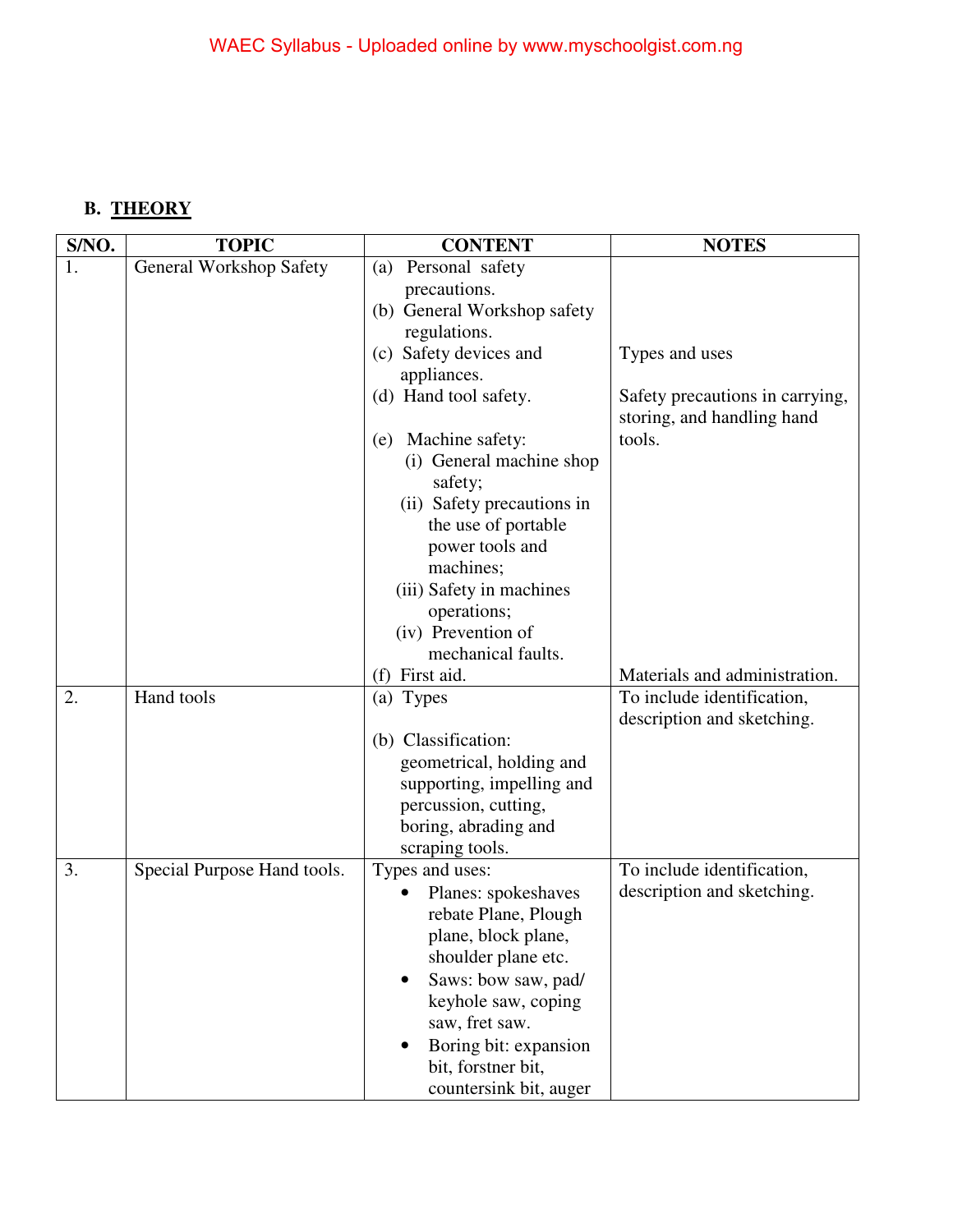|       |                                        | bit, etc.                                                                                                                                                                                                                                                                    |                                                                                              |
|-------|----------------------------------------|------------------------------------------------------------------------------------------------------------------------------------------------------------------------------------------------------------------------------------------------------------------------------|----------------------------------------------------------------------------------------------|
|       |                                        | Shapers: scrapers,                                                                                                                                                                                                                                                           |                                                                                              |
|       |                                        | rasps, surforms, etc.                                                                                                                                                                                                                                                        |                                                                                              |
| S/NO. | <b>TOPIC</b>                           | <b>CONTENT</b>                                                                                                                                                                                                                                                               | <b>NOTES</b>                                                                                 |
| 4.    | Portable Power tools.                  | (a) Types: Power drill, jig                                                                                                                                                                                                                                                  | To include identification,                                                                   |
|       |                                        | saw, spray gun, screw<br>driver, sanders, router,<br>power circular saw, etc.                                                                                                                                                                                                | description, care and safe use.                                                              |
|       |                                        | $(b)$ Uses.                                                                                                                                                                                                                                                                  |                                                                                              |
| 5.    | Woodworking machines.                  | Types: Circular saw,<br>(a)<br>crosscut saw,<br>thicknesser, surface<br>planer, mortiser, lathe,<br>grinding wheel, drilling<br>machine, etc.                                                                                                                                | To include identification,<br>description, care and safe use.                                |
|       |                                        | Uses.<br>(b)                                                                                                                                                                                                                                                                 |                                                                                              |
|       |                                        | Safety Precautions.<br>(c)                                                                                                                                                                                                                                                   | To include the use of guards,<br>fences, push sticks, push<br>blocks, gauges etc.            |
| 6.    | Maintenance                            | Types: corrective,<br>(a)<br>routine, predictive and<br>preventive.                                                                                                                                                                                                          | To include maintenance<br>activities, materials and tools.                                   |
|       |                                        | Reasons for maintenance<br>(b)                                                                                                                                                                                                                                               |                                                                                              |
|       |                                        | Maintenance of hand<br>(c)<br>tools.                                                                                                                                                                                                                                         | To include oiling, sharpening,<br>repairing, storing etc.                                    |
|       |                                        | Maintenance of<br>(d)<br>machines.                                                                                                                                                                                                                                           | To include cleaning, oiling,<br>servicing, replacing parts etc.                              |
| 7.    | West African Timbers in<br>common use. | Timber growth and<br>(a)<br>structure.<br><b>Common West African</b><br>(b)<br>Timbers e.g. Iroko<br>(Odum), abura,<br>mahogany, obeche<br>(Wawa), African walnut,<br>afara, ebony, danta,<br>emery, shedua,<br>mansonia, cedar,<br>afromosia (kokrodua),<br>avodire, kusia. | Structure to include<br>classification, e.g.<br>soft/hardwoods. Parts and<br>their functions |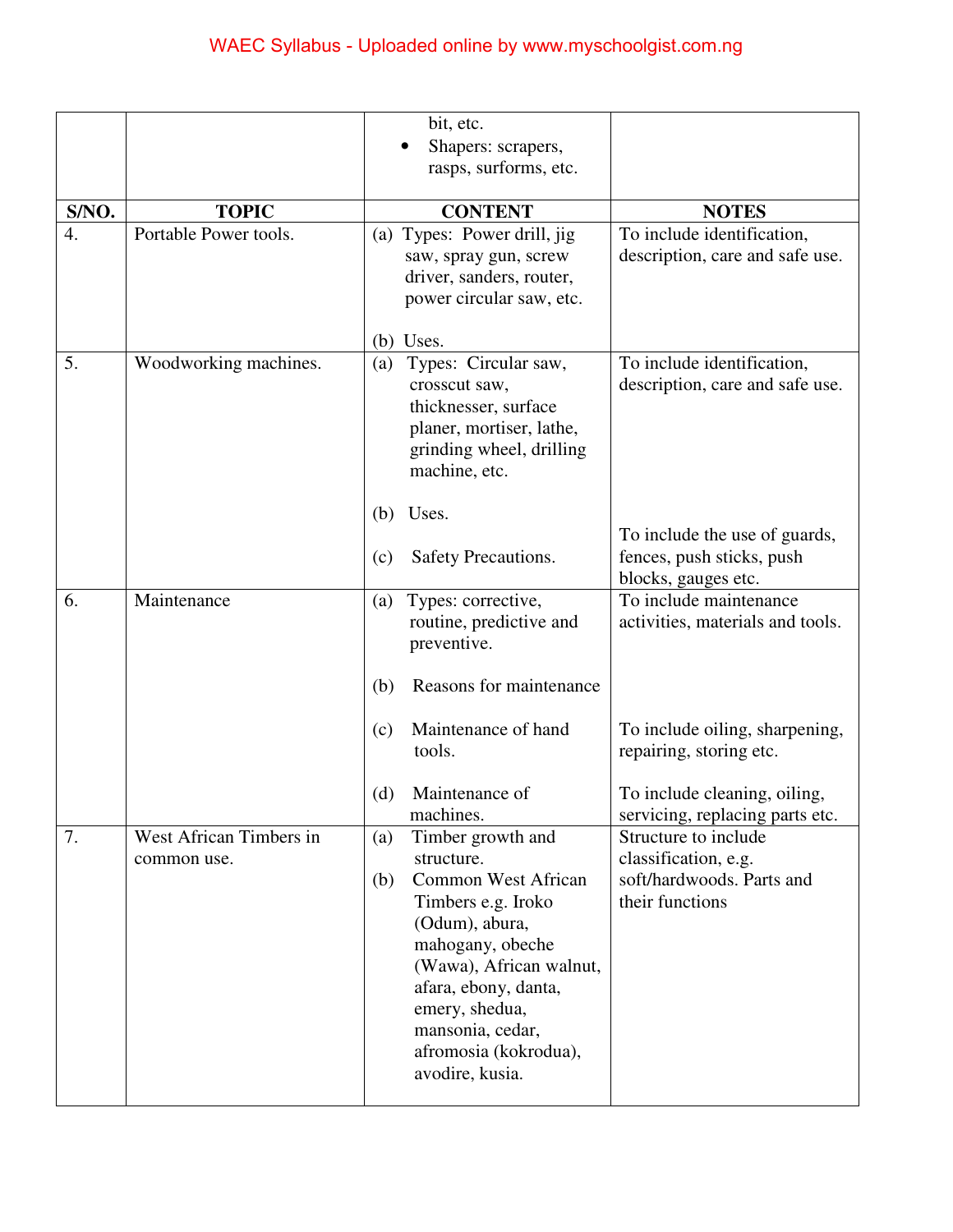|       |                          | Characteristics.<br>(c)                                                                                                                                        | Surface, working and                                                |
|-------|--------------------------|----------------------------------------------------------------------------------------------------------------------------------------------------------------|---------------------------------------------------------------------|
|       |                          |                                                                                                                                                                | mechanical qualities,<br>similarities and differences.              |
|       |                          | (d)<br>Uses                                                                                                                                                    | Specific uses.                                                      |
| S/NO. | <b>TOPIC</b>             | <b>CONTENT</b>                                                                                                                                                 | <b>NOTES</b>                                                        |
| 8.    | <b>Timber Conversion</b> | Explanation.<br>(a)                                                                                                                                            |                                                                     |
|       |                          | Conversion methods:<br>(b)<br>(i) plain/through and<br>through/live sawing;<br>(ii)Tangential/back/flat/<br>rake sawing<br>(iii)Quarter/radial/rift<br>sawing; | Characteristics, advantages<br>and disadvantages of each<br>method. |
|       |                          | (c) Common market sizes:<br>log, plank, scantling,<br>board, batten, strip/lath,<br>squares.                                                                   | Including, identification<br>description and uses.                  |
| 9.    | Timber seasoning         | Explanation.<br>(a)                                                                                                                                            |                                                                     |
|       |                          | Reasons for seasoning<br>(b)                                                                                                                                   |                                                                     |
|       |                          | Methods of seasoning:<br>(c)<br>Natural/open air,<br>artificial/kiln, water and<br>chemical seasoning.                                                         | Advantages and disadvantages<br>of each method.                     |
|       |                          | Determination of<br>(d)<br>moisture content:                                                                                                                   | Advantages and disadvantages<br>of each method.                     |
|       |                          | moisture meter<br>(i)<br>method;                                                                                                                               | Calculation of percentage<br>moisture content.                      |
|       |                          | (ii) oven dry method.                                                                                                                                          |                                                                     |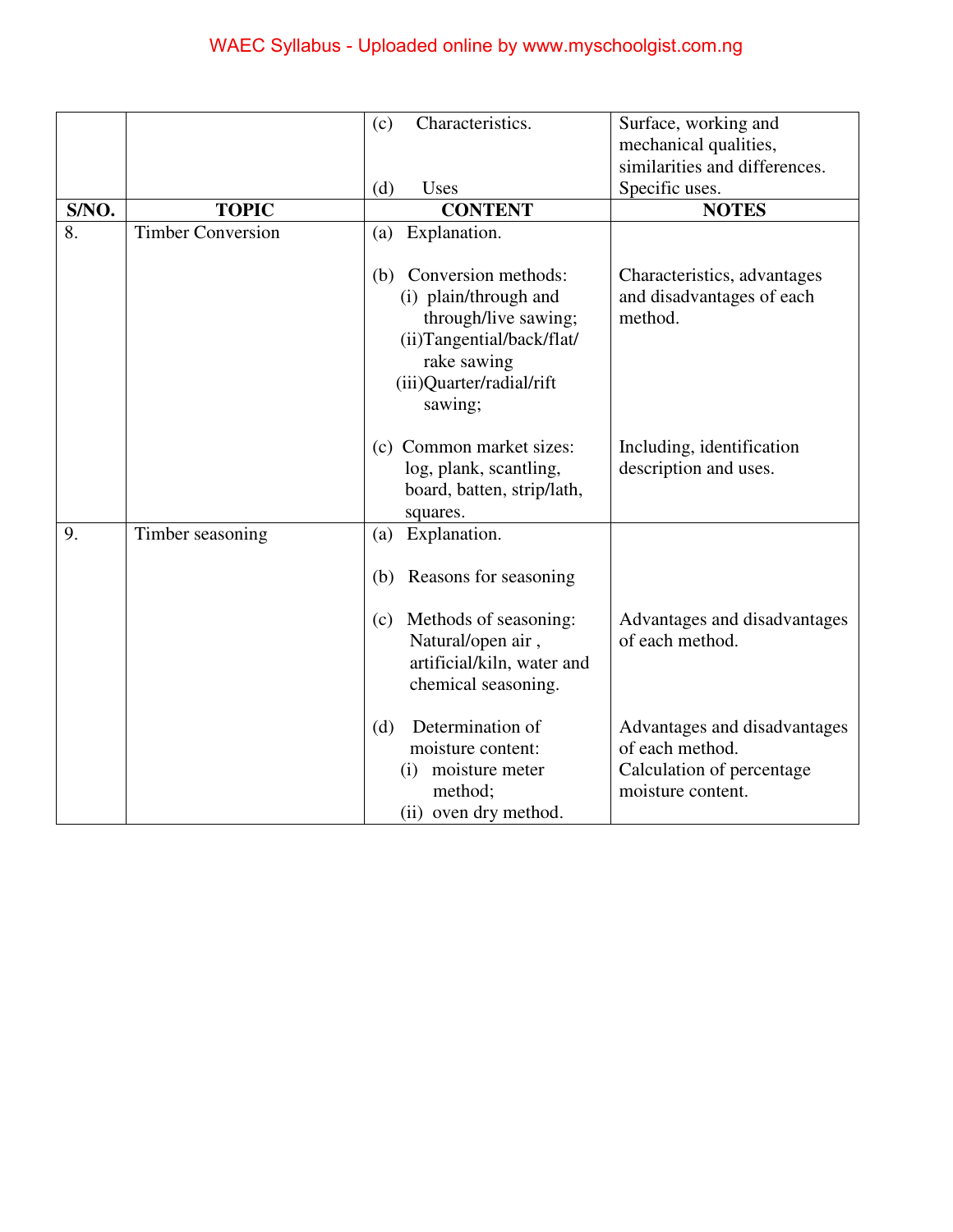| 10.   | Timber defects            | (a) Explanation of timber<br>defect.<br>(b) Types of defects<br>natural growth defects;<br>(i)<br>(ii) felling defects;<br>(iii) conversion defects;<br>(iv) seasoning defects;<br>(v) defects caused by<br>Organisms.       | Causes, prevention, remedies,<br>description and sketching.                              |
|-------|---------------------------|------------------------------------------------------------------------------------------------------------------------------------------------------------------------------------------------------------------------------|------------------------------------------------------------------------------------------|
| S/NO. | <b>TOPIC</b>              | <b>CONTENT</b>                                                                                                                                                                                                               | <b>NOTES</b>                                                                             |
| 11.   | Timber preservation       | (a) Reasons for preserving<br>timber.<br>(b) Common timber<br>preservatives<br>(c) Properties of a good<br>timber preservative<br>Methods of applying<br>(d)<br>timber preservatives:<br>brushing, dipping,<br>spraying etc. | To include specific uses.<br>Advantages and disadvantages<br>of each method.             |
| 12.   | Manufactured boards       | $(i)$ types;<br>(ii) structure;<br>(iii) characteristics<br>(iv) uses.                                                                                                                                                       | To include description and<br>uses.<br>Advantages and disadvantages<br>of each type.     |
| 13.   | <b>Timber Preparation</b> | Selection of tools and<br>(a)<br>machines<br>Operational sequence:<br>(b)<br>(i) hand preparation;<br>(ii) machine preparation.                                                                                              | To include practical<br>preparation of stock.                                            |
| 14.   | Woodwork joints           | Classification:<br>widening joints: simple<br>(i)<br>butt, dowel, tongued and<br>grooved, loose tongue,<br>rebated butt etc.<br>angle joints: mortise and<br>(ii)<br>tenon, dowelled butt,<br>dovetails, housing,            | To include identification,<br>description, sketching,<br>construction, specific use etc. |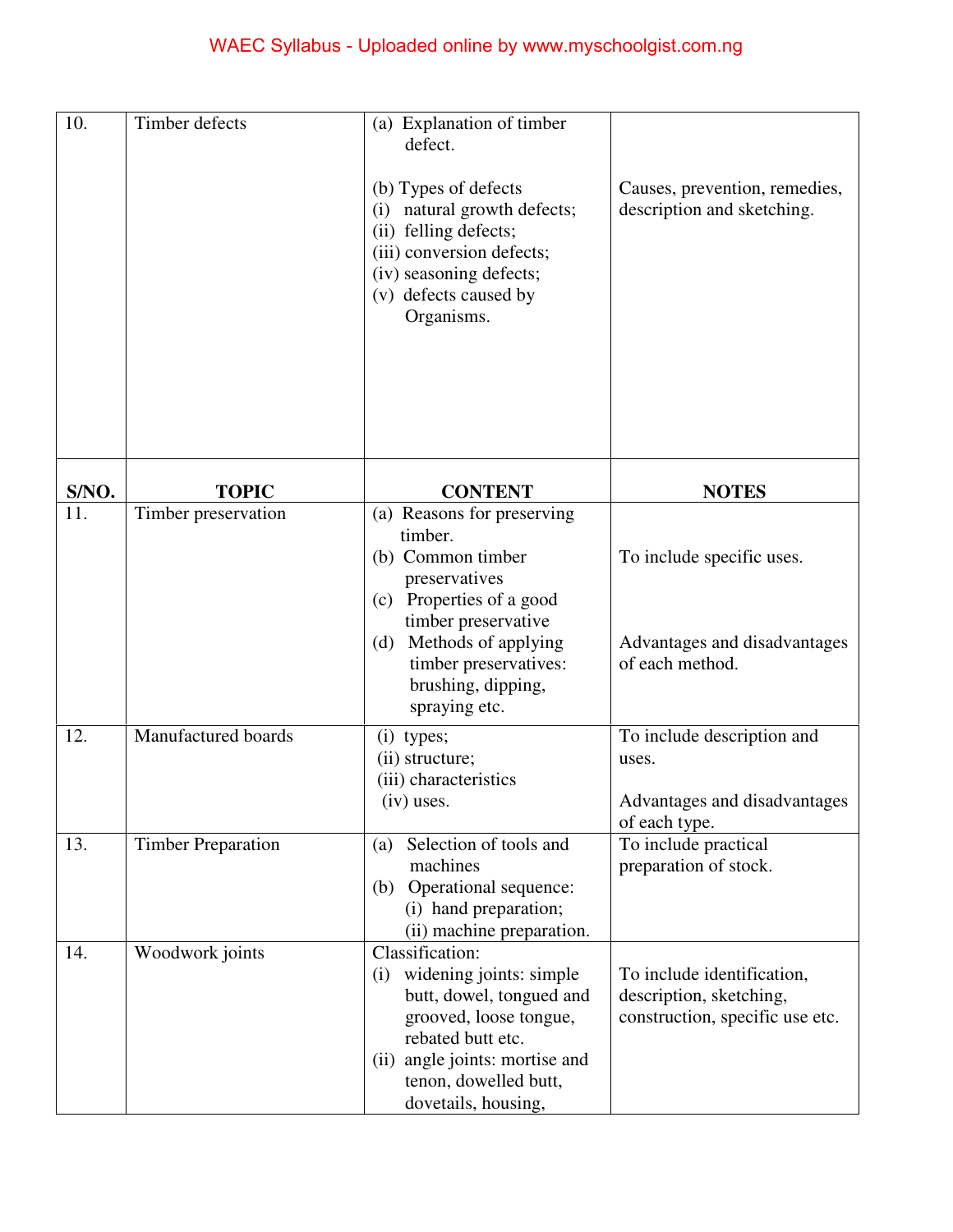| 15.   | Wood finishes and finishing. | halving etc.<br>(iii) framing joints: mortise<br>and tenon, bridle, plain<br>mitre, dowelled butt,<br>halving etc.<br>Wood finishes:<br>(i) types: fillers, stains,<br>paints, varnishes,<br>lacquers, polishes etc.<br>(ii) application of finishes:<br>surface preparation;<br>tools;<br>methods: brushing,<br>spraying, dipping, etc. | To include:<br>properties, characteristics<br>(i)<br>and uses of each.<br>To include:<br>stages and tools for each<br>(i)<br>method.<br>Safety precautions.<br>(ii)                |
|-------|------------------------------|------------------------------------------------------------------------------------------------------------------------------------------------------------------------------------------------------------------------------------------------------------------------------------------------------------------------------------------|------------------------------------------------------------------------------------------------------------------------------------------------------------------------------------|
| S/NO. | <b>TOPIC</b>                 | <b>CONTENT</b>                                                                                                                                                                                                                                                                                                                           | <b>NOTES</b>                                                                                                                                                                       |
| 16.   | Wood abrasives               | (a) Meaning                                                                                                                                                                                                                                                                                                                              |                                                                                                                                                                                    |
| 17.   | Wood adhesives               | (b) Grades: coarse, medium<br>and fine.<br>Selection and uses.<br>(c)<br>Types:                                                                                                                                                                                                                                                          | Identification, selection and<br>uses.<br>To include specific application<br>of each grade.                                                                                        |
|       |                              | (a) protein: animal, casein<br>(b) synthetic resins: urea,<br>phenol and melamine<br>formaldehydes, epoxyl<br>resins, polyvinyl acetate<br>$(PVA)$ .<br>(c)<br>contact/rubber based                                                                                                                                                      | To include characteristics,<br>uses, preparation and<br>application and safety<br>precaution during application.                                                                   |
| 18.   | Wood fittings and fasteners  | (a) Fittings: e.g. hinges,<br>locks, handles, bolts,<br>catches, etc.<br>(b) Fasteners: Nails, screws,<br>bolts and nuts, corrugated<br>fasteners etc.                                                                                                                                                                                   | To include identification,<br>description, sketching, uses,<br>application, fixing etc.<br>To include identification,<br>description, sketching, uses,<br>application, fixing etc. |
| 19.   | Non-wood materials           | Types: Glass, plastics, rubber,<br>ceramics, metal,<br>leather, etc.                                                                                                                                                                                                                                                                     | To include identification,<br>description, characteristics,<br>uses and other types of each.                                                                                       |
| 20.   | Veneers and Veneering        | (a) Veneers: Types                                                                                                                                                                                                                                                                                                                       | To include identification,                                                                                                                                                         |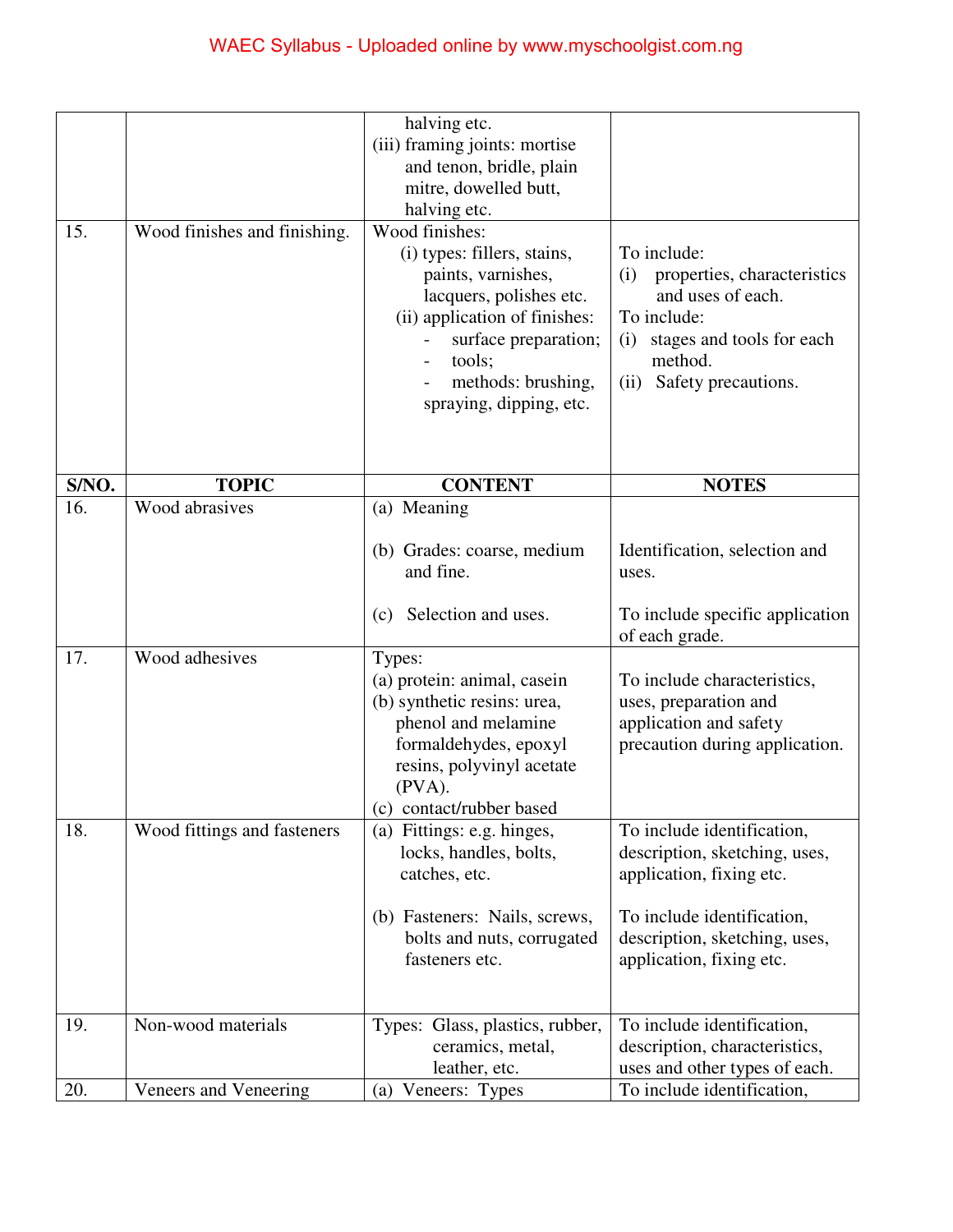|       |                           | Production.                                              | description and uses.            |
|-------|---------------------------|----------------------------------------------------------|----------------------------------|
|       |                           | Veneering:<br>(b)                                        |                                  |
|       |                           | (i) Methods: hammer,                                     | To include the processes for     |
|       |                           | press.                                                   | each method.                     |
|       |                           | (ii) Tools: veneer                                       |                                  |
|       |                           | hammer,                                                  | To include identification,       |
|       |                           | pressing iron,                                           | description, sketching and       |
|       |                           | cramps, caul,                                            | uses.                            |
|       |                           | etc.                                                     |                                  |
| 21.   | Wood shaping and bending. | Shaping: Rounding,<br>(a)                                | To include identification,       |
|       |                           | moulding, bevelling,                                     | description, sketching,          |
|       |                           | chamfering, tapering,                                    | processes, techniques, tools     |
|       |                           | carving, etc.                                            | and machines, properties of      |
|       |                           |                                                          | wood suitable for each.          |
|       |                           | (b) Bending: Solid,                                      |                                  |
|       |                           | laminated                                                |                                  |
|       |                           |                                                          |                                  |
| S/NO. | <b>TOPIC</b>              | <b>CONTENT</b>                                           | <b>NOTES</b>                     |
| 22.   | Design and Drawing        | Concept of design;<br>(a)                                | Working drawings in the First    |
|       |                           |                                                          |                                  |
|       |                           | Design fundamentals and<br>(b)                           | and Third Angle orthographic     |
|       |                           | processes;                                               | projections. Indication of       |
|       |                           | Free hand sketching;<br>(c)                              | cutting correct sectional        |
|       |                           | Working drawings;<br>(e)                                 | representation of the materials  |
|       |                           | Cutting list and bill of<br>(f)                          | are assential.                   |
|       |                           | materials;                                               |                                  |
|       |                           | Basic draftsmanship<br>(g)                               |                                  |
|       |                           | skills.                                                  |                                  |
|       |                           |                                                          |                                  |
| 23.   | Project Design and        | Identification and<br>(a)                                | Design problems should arise     |
|       | Construction.             | analysis of given design                                 | from customer needs, market      |
|       |                           | problems.                                                | survey, situation analysis, etc. |
|       |                           | Designing to solve the<br>(b)                            | To include evaluating the        |
|       |                           | problems.                                                | product to meet design           |
|       |                           | Estimating the cost of the<br>(c)                        | purpose and specification.       |
|       |                           | design.                                                  |                                  |
|       |                           | Constructing to meet the<br>(d)<br>design specification. |                                  |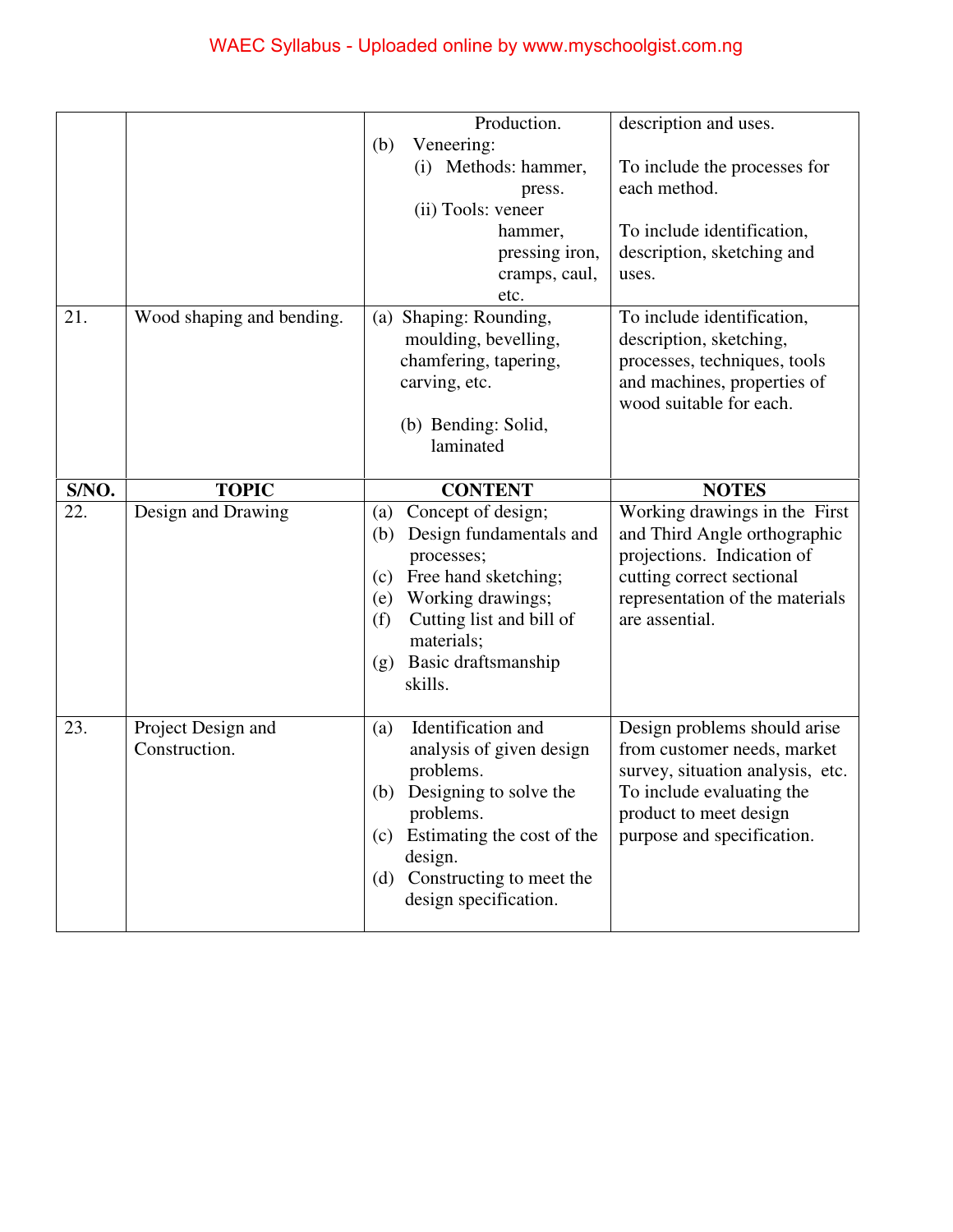| 24.   | Upholstery                 | (a) Upholstery work.                                                                                                                                                       | To include description, types                                                                           |
|-------|----------------------------|----------------------------------------------------------------------------------------------------------------------------------------------------------------------------|---------------------------------------------------------------------------------------------------------|
|       |                            | Hand tools and machines:<br>(b)<br>needles, pair of scissors,<br>hammer, webbing<br>stretcher, sewing<br>machine, buttoning<br>machine.<br>(c) Materials e.g. for framing, | and parts.<br>Identification, description,<br>sketching, care and uses.                                 |
|       |                            | stuffing/padding,<br>covering, decorating.                                                                                                                                 |                                                                                                         |
|       |                            | (d) Processes and techniques:<br>framing, padding,<br>covering, finishing,<br>decoration, etc.                                                                             | To be applied in constructing<br>upholstery project.                                                    |
|       |                            |                                                                                                                                                                            |                                                                                                         |
|       |                            |                                                                                                                                                                            |                                                                                                         |
| S/NO. |                            |                                                                                                                                                                            |                                                                                                         |
|       | <b>TOPIC</b>               | <b>CONTENT</b>                                                                                                                                                             | <b>NOTES</b>                                                                                            |
| 25.   | Wood turning               | The wood lathe: Parts and<br>(a)<br>accessories.<br>Turning tools: chisels,<br>(b)                                                                                         | Identification, description,<br>sketching, care, uses and safe<br>use.<br>To include identification and |
|       |                            | gouges, calipers, etc.<br>(c) Turning operations: face<br>plate turning, turning<br>between centres and<br>boring.                                                         | specific use.<br>To include description and<br>actual turning.                                          |
|       |                            | (d) Suitable wood for turning:<br>abura, ebony, mahogany,<br>etc.                                                                                                          |                                                                                                         |
|       |                            | Projects: vase, bowl,<br>(e)                                                                                                                                               |                                                                                                         |
| 26.   | Wood carving and sculpture | candle holder, etc.<br>Carving: incise and relief.<br>(a)<br>Sculpture: Production of<br>(b)                                                                               | To include description,<br>identification, application and<br>processes.                                |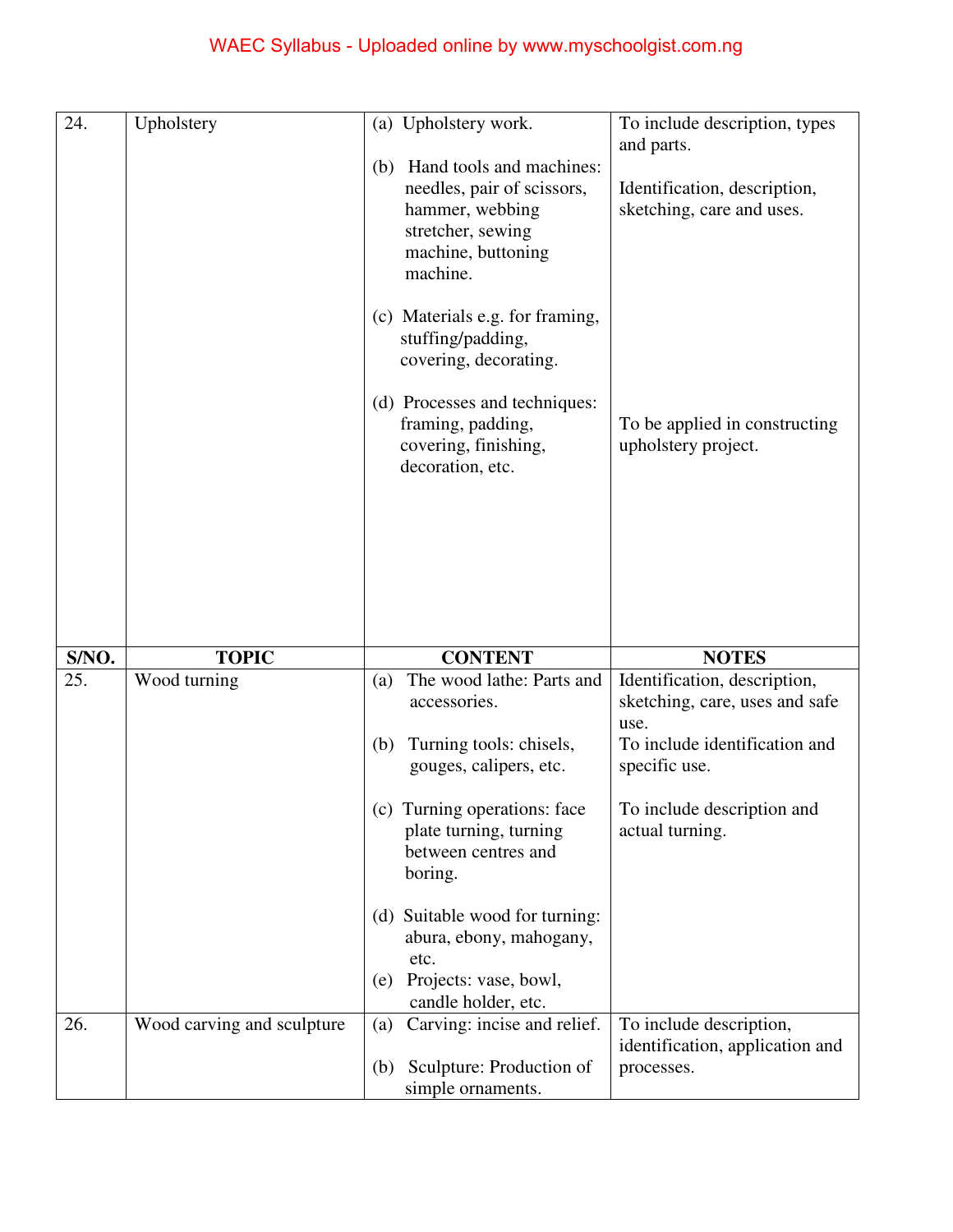|       |                                     | Tools e.g. chisels,<br>(c)                                                                                                                                                                                                              | To include identification,                                                                                                                                                             |
|-------|-------------------------------------|-----------------------------------------------------------------------------------------------------------------------------------------------------------------------------------------------------------------------------------------|----------------------------------------------------------------------------------------------------------------------------------------------------------------------------------------|
|       |                                     | gouges, knives, files, etc.                                                                                                                                                                                                             | sketching and uses.                                                                                                                                                                    |
| 27.   | <b>Surface Decoration</b>           | Types: inlaying, veneering,<br>marquetry, lamination,<br>laminated plastics,<br>mouldings, etc.                                                                                                                                         | Identification, description,<br>processes, techniques and<br>application.                                                                                                              |
| 28.   | <b>Mass Production</b>              | Concept and principles.<br>(a)<br>Processes: Market<br>(b)<br>survey, design,<br>production, quality<br>assurance,<br>sales/marketing,<br>management,<br>procurement, cost<br>estimation, tooling up for<br>production.                 | To include mass production<br>terms, e.g. templates, fixtures,<br>trial run, departments, section,<br>prototype, quality control, etc.<br>Basic knowledge of the<br>concepts required. |
| S/NO. | <b>TOPIC</b>                        | <b>CONTENT</b>                                                                                                                                                                                                                          | <b>NOTES</b>                                                                                                                                                                           |
|       |                                     | FOR CANDIDATES IN NIGERIA ONLY                                                                                                                                                                                                          |                                                                                                                                                                                        |
| 29.   | Entrepreneurship in<br>Woodworking. | (a) Types of business<br>organisation e.g. sole<br>proprietorship,<br>partnership, cooperatives<br>etc.<br>Business opportunities in<br>(b)<br>Woodworking: e.g.<br>merchandizing, spray<br>painting, upholstery<br>work, wood turning. | To include characteristic<br>advantages and disadvantages.                                                                                                                             |
|       |                                     | Business plans: format<br>(c)<br>and content.                                                                                                                                                                                           | To include sample plans.                                                                                                                                                               |
|       |                                     |                                                                                                                                                                                                                                         |                                                                                                                                                                                        |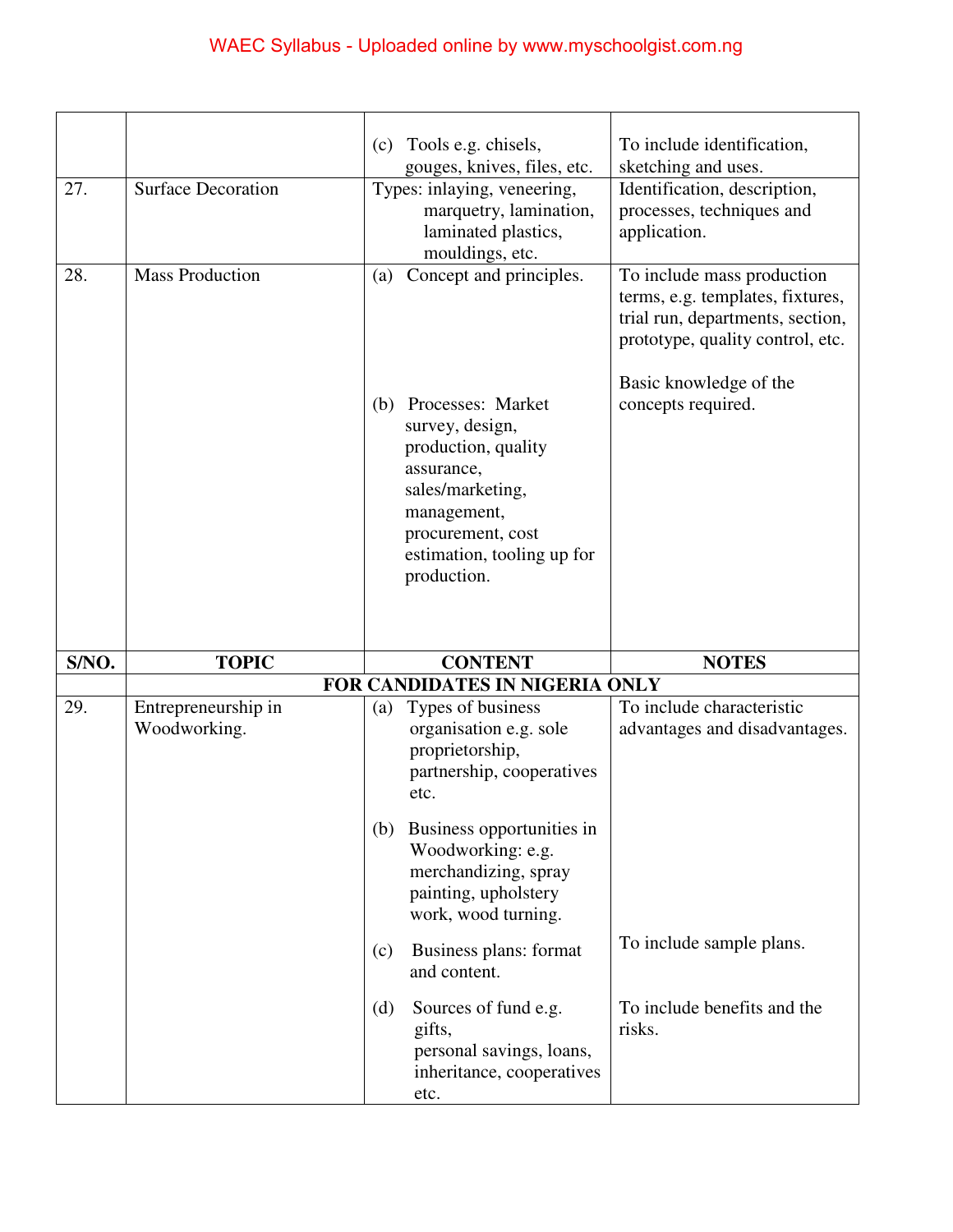#### **RECOMMENDED TOOLS AND MACHINES**

#### A. HAND TOOLS

- 
- 
- 
- 
- 
- 6. Pair of compasses 30. Ball pen hammer<br>
7. Pair of dividers 31. Tack hammer
- 
- 
- 9. G-Cramps 33. Brace bits
- 10. Sash Cramps 34. Hand drill(s)
- 11. F-Cramps 35. Drill bit(s)
- 
- 13. Rip saw 37. Mallets
- 14. Crosscut saw 38. Rasps
- 15. Panel saw 39. Files
- 16. Dovetail saw 40. Surforms
- 
- 
- 
- 
- 
- 
- 
- 24. Try plane 48. Staplers

#### B. WOODWORKING MACHINES

- 1. Cross-cut saw
- 2. Circular saw bench
- 3. Dimension saw
- 4. Band saw

#### C. PORTABLE POWER TOOLS

- 1. Plane
- 2. Router
- 3. Jig saw
- 4. Circular saw
- 5. Power drill
- 1. Try square 25. Beveled edge chisels
- 2. Marking gauge 26. Firmer chisels
- 3. Mortise gauge 27. Mortise chisels
- 4. Mitre square 28. Pairing chisels
- 5. Sliding bevel 29. Claw Hammer
	-
	- Pair of dividers 31. Tack hammer
- 8. Pair of callipers 32. Braces (ordinary and ratchet)
	-
	-
	-
- 12. Work Bench 36. Screw driver sets
	-
	-
	-
	-
- 17. Tenon saw 41. Plough planes
- 18. Coping saw 42. Rebate planes
- 19. Fret saw 43. Bullnose Rebate plane<br>
20. Nest of saws 44. Pair of scissors
- 20. Nest of saws 44. Pair of scissors
- 21. Jack plane 45. Upholstery hammer
- 22. Smooth plane 46. Webbing stretcher
- 23. Block plane 47. Needles (straight, curved)
	-